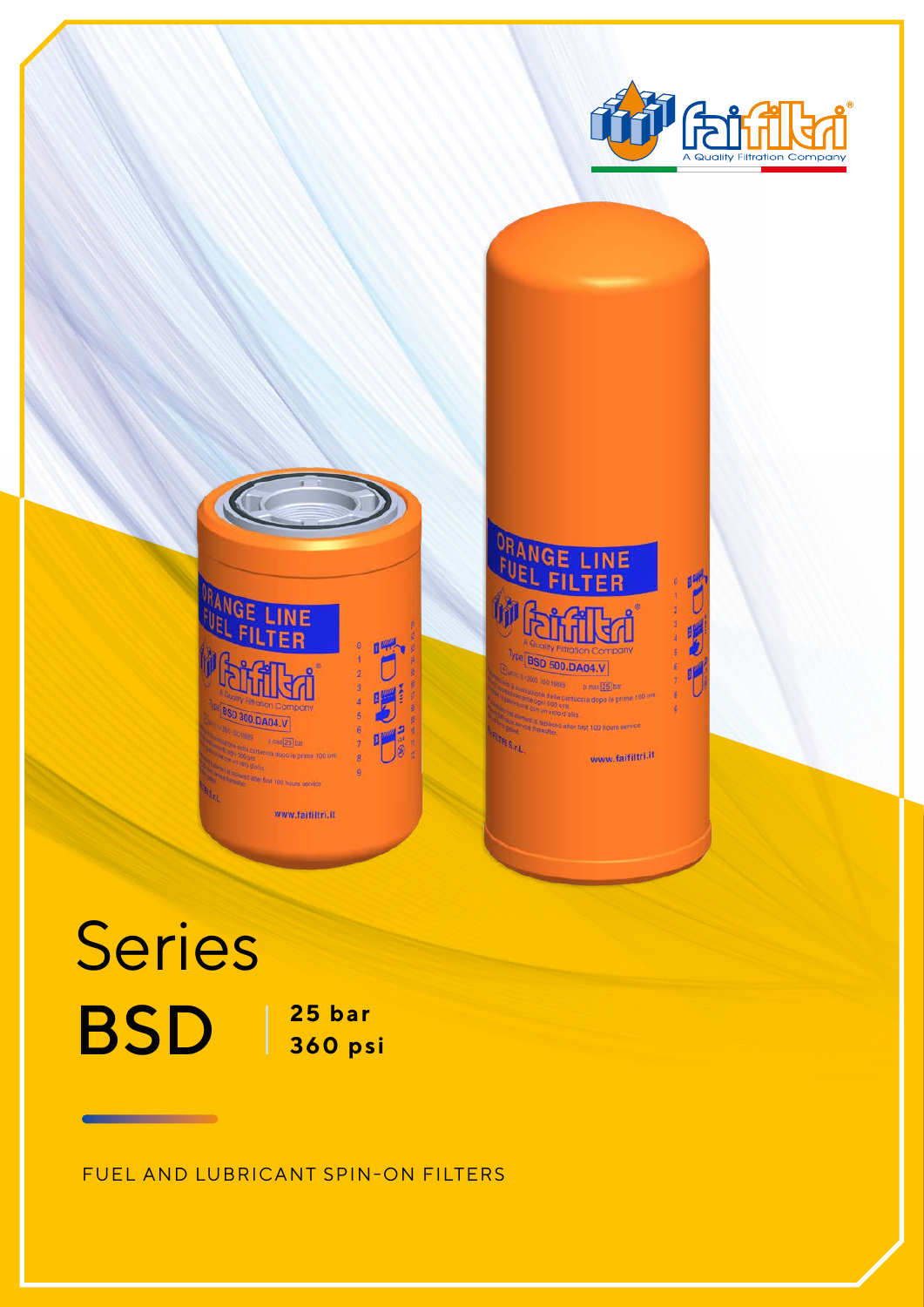# **DESCRIPTION**

Modern diesel engines have achieved high efficiency levels, thanks to high technology fuel injection systems. In these systems the nozzles dimensions of the injectors, as well as the high working pressure, play a fundamental role for a complete, clean and efficient combustion. With these devices it is essential that the fuel in the circuit is completely free of impurities.

Diesel fuel makes a long journey from the refinery to the vehicle bulk tank, and receives many transfers, with various potential sources of contamination, consisting in solid particles and water. Both solid particles and water content can have harmful effects on the engine equipment and its functionality.

For total protections of the injection systems both contaminants and water must be removed.

FAI FILTRI has designed the ranges of spin-on FUEL FILTERS and WATER ABSORBING FILTERS suitable for these purposes, addressed to applications like IN-OUT filtration at bulk storage tanks, fuel pumps and hose reels, in mobile and stationary systems.

In parallel with the FUEL range, FAI FILTRI has designed a second family of spin-on filters, intended for oil filtration, and divided into LIGHT OIL and HEAVY OIL types, characterized by a superior degree of efficiency for solid contaminants.

Applications can be engines, generators or any other machinery or equipment with a hydraulic system. Typical usage destinations for LIGHT OIL models are transmission systems, and hydraulic systems; those of the HEAVY OIL models are gearboxes and engine lubrication systems.

Each filter type has a specific degree of filtration, compatible with the range of viscosity of the oil used: on a wide range of flow, an acceptable level of pressure loss is guaranteed, for optimal system functionality.

## TECHNICAL DATA

These ranges of filters benefit of some high technology features: electrostatic charges neutralization, to prevent filter media micro damages, epoxy coating of some metal components, for increased fluid chemical compatibility, Viton gaskets, for lifetime service and maximum sealing performance. In the case of the WATER ABSORBING FILTER a special media can retain high amount of water that contaminates the fuel.

| <b>Filtering Media</b>      | Inorganic Microfibers               |  |  |  |
|-----------------------------|-------------------------------------|--|--|--|
| Flow direction              | $Out - In$                          |  |  |  |
| Max Flow Range              | 120 lpm - 32 gpm ~ 245 lmp - 65 gpm |  |  |  |
| Max working pressure        | 25 bar - 360 psi                    |  |  |  |
| Element collapse pressure   | 10 bar - 145 psi                    |  |  |  |
| Rated static burst pressure | 55 bar - 800 psi                    |  |  |  |
| Operating temperature range | $-20/1120 °C - 4/248 °F$            |  |  |  |
| Gasket                      | Viton                               |  |  |  |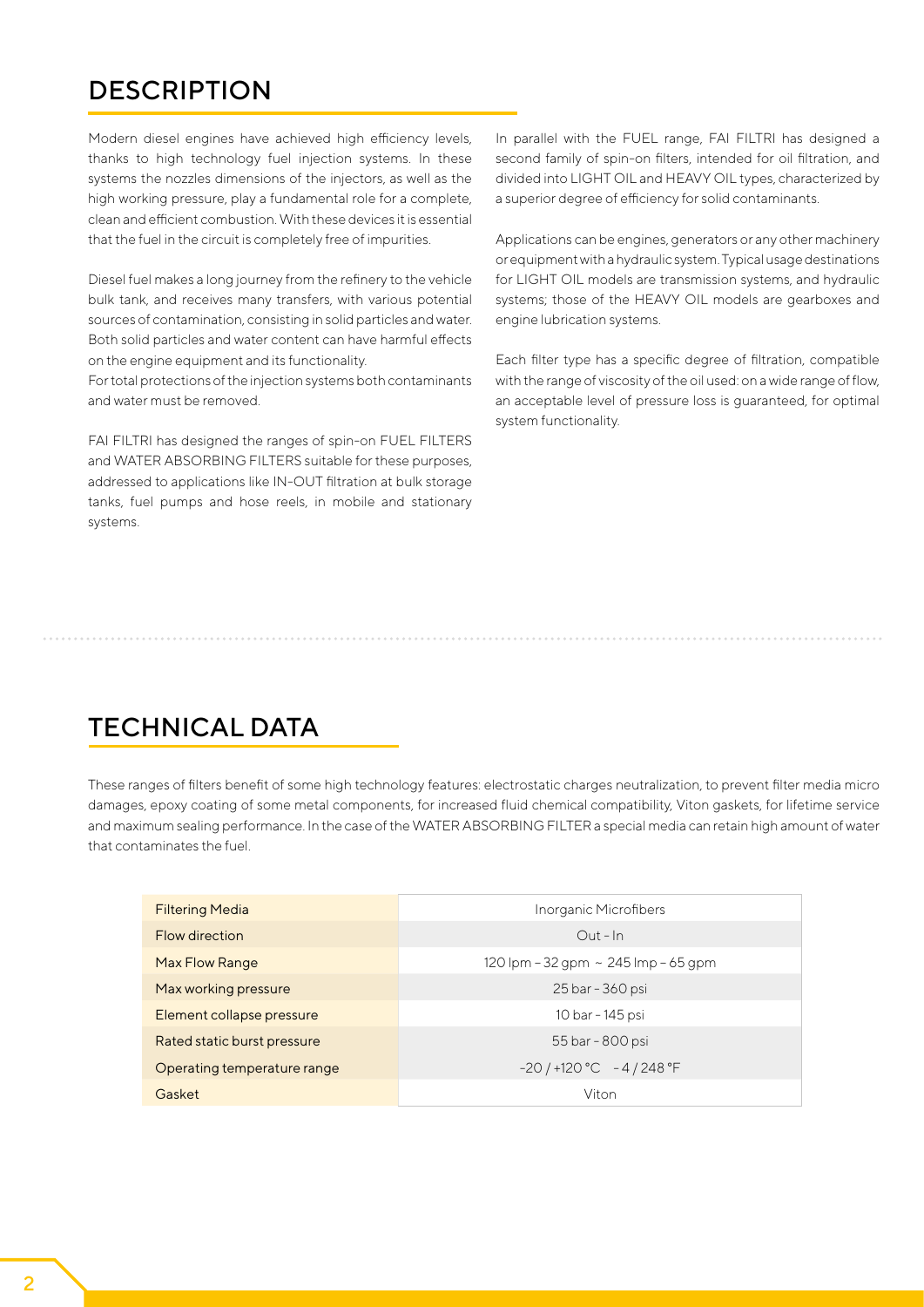



|                | Fuel                 |                  | Water absorbing     | Light oil                         | Heavy oil             |
|----------------|----------------------|------------------|---------------------|-----------------------------------|-----------------------|
| Part Number    | BSD-300-DA04-V       | BSD-500-DA04-V   | BSD-500-HWA-V       | BSD-500-HA07-V                    | BSD-500-HA25-V        |
| Donaldson C.R. | DBB5333              | DBB8666          | DBB0248             | DBB8665                           | DBB8664               |
| Fluid          | All DIESEL fuels     |                  | Ethanol-free fluids | Transmission and<br>hydraulic oil | Engine and gear oil   |
| Efficiency     | 4 micron @ Beta 2000 |                  | N/A                 | 7 micron @ Beta<br>2000           | 25 micron @ Beta 2000 |
| Quote: A       | $198 - 7.79$         | $355.5 - 139.96$ |                     |                                   |                       |